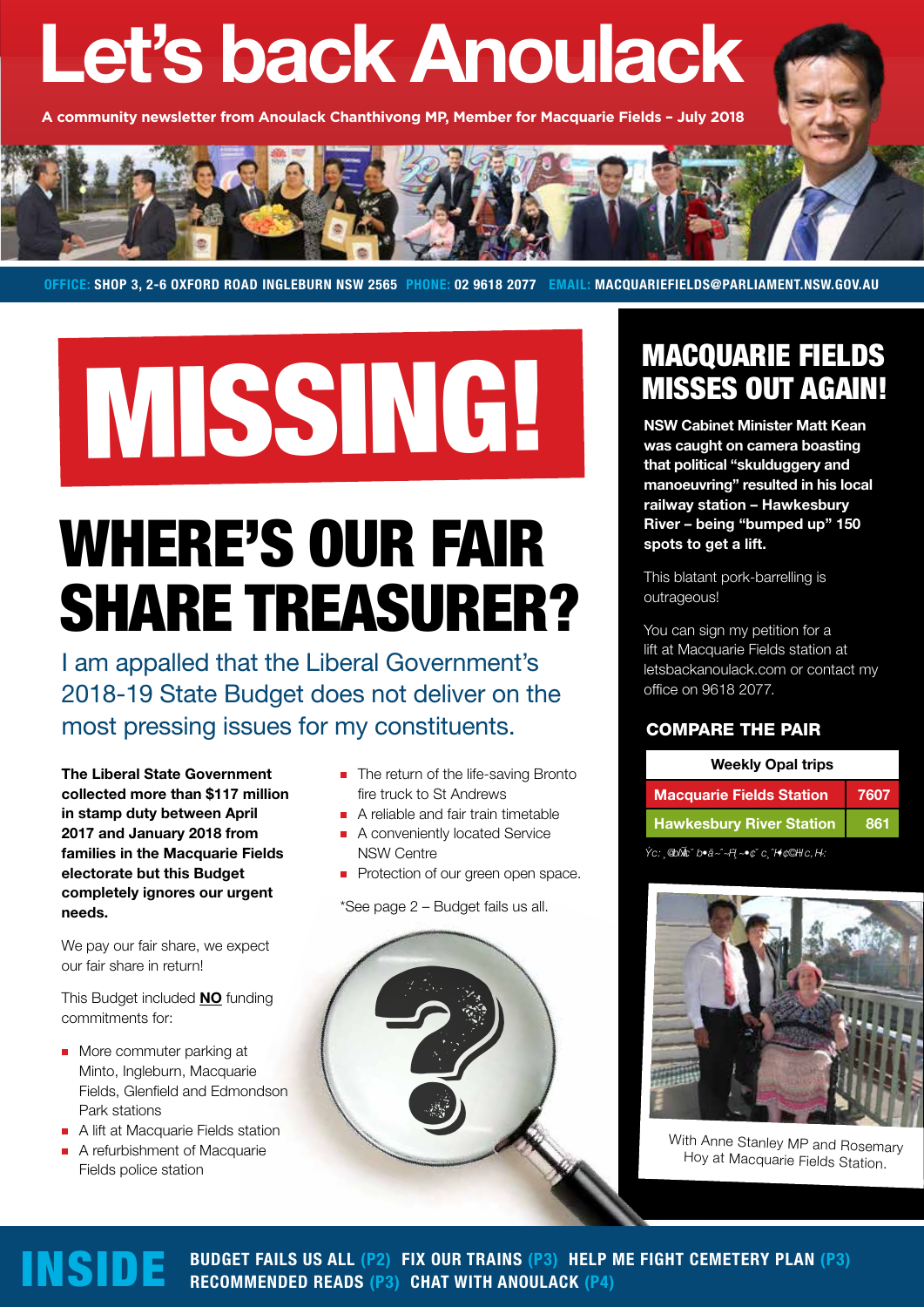# BUDGET FAILS US ALL This Budget has failed the most basic of tests: **fairness**.

#### **I give this year's Budget an 'F' grade. This Liberal Government has all the wrong priorities.**

Residents constantly contact me about the lack of commuter car parking at all our local stations and yet the Liberal Government can only manage a measly \$150,000 to 'investigate' more parking at Edmondson Park?

I have been championing a new commuter car park at Edmondson Park for years, and I support NSW Labor's

policy to deliver more commuter car parking for our growing community.

The Liberal Government continues to ignore our infrastructure needs despite overdevelopment of our suburbs. For instance, an upgrade of Campbelltown Road should have been completed long before thousands of people starting moving in to Bardia, Willowdale and Edmondson Park.

Now drivers will have to endure the same pain they felt on Narellan Road – stuck

in horrendous traffic for years as the Government tries to play catch-up with essential infrastructure. It really is too little, too late and our growing community has had enough of the Liberal Government's overdevelopment agenda at the expense of our quality of life and suburban character.

You decide who has the right priorities by comparing the report cards below.

# Liberal Government

\$2.3 billion splurge on unnecessary stadium upgrades

Extension of the M5 toll past 2026

No action on unfair and unreliable train services

Privatisation of public assets and services

No funding to replace demountable classrooms

## NSW Labor



Air-conditioning for every local public school



\$18 million for a commuter parking at Edmondson Park Station



No unfair extension of the M5 toll

A fairer train timetable for south-west Sydney



No privatisation of hospitals, water or public transport



With Greg Warren MP outside the former Campbelltown Motor Registry office. Both the Campbelltown and Ingleburn Motor Registry offices were closed by the Liberal Government back in 2015.

# There was zero dollars for a local Service NSW Centre in the

**Campbelltown Local Government Area in this year's State Budget.**

Yet the State Liberal Government will fund a new Service NSW Centre at Toronto on the Central Coast, in the seat of Independent MP Greg Piper. This is despite the fact that there is already a service centre within a 17-minute drive of Toronto. It's outrageous and unfair! **What about our growing community? Where's our fair share?**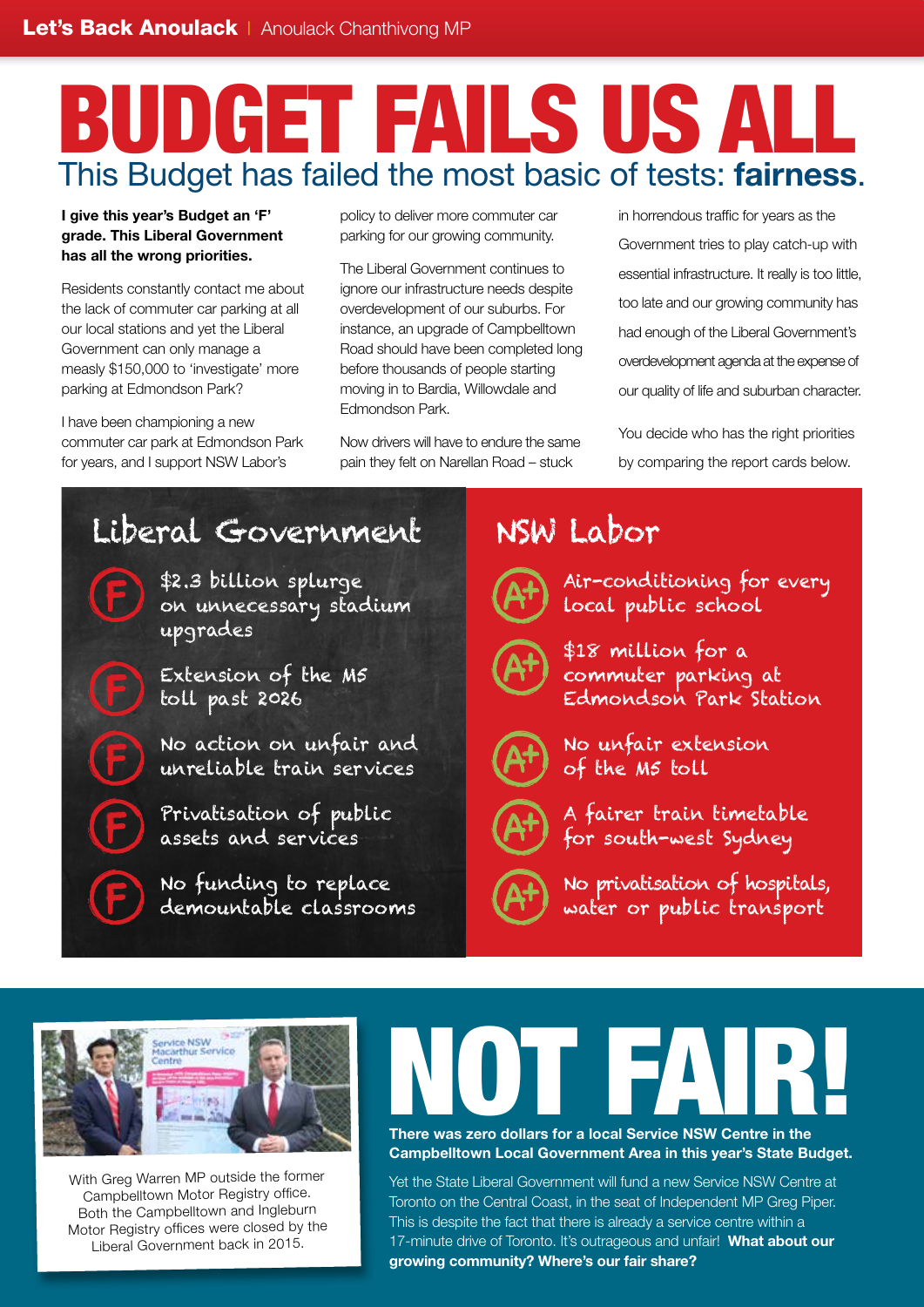# FIX OUR TRAINS… NOW!

The Liberal Government's new train timetable is grossly unfair for people in my electorate and south west Sydney. A forced change at Glenfield is adding to people's already long travel times at great inconvenience.

![](_page_2_Picture_3.jpeg)

Continuing our fight for a fairer timetable. John Walker's daily commute from Ingleburn to Parramatta has become a nightmare under the Liberal Government.

Ingleburn's John Walker commutes to Parramatta every day and he is fed up. Like many in my electorate, John is tired of being late to work as a result of a train timetable that doesn't deliver for our community's needs. He's also tired of the spin and the lack of action further to his complaints.

My office also gets inundated with complaints about non air-conditioned trains, making for icy trips in winter or carriages like saunas in summer! It's simply not good enough. We demand better services, a fairer timetable and a fair go for local commuters!

# HELP ME FIGHT CEMETERY PLAN

The fate of a 136,000-plot cemetery on the Scenic Hills now rests with the Independent Planning Commission.

I have sought advice from the Planning Minister on the assessment process that will now take place.

I strongly urge the Commission to ensure proper community consultation takes place before making a decision on this matter.

I am adamant a public hearing be held so the Commission can hear first-hand the devastating impact this cemetery will have for our local green space.

Sign my online petition at letsbackanoulack.com.

![](_page_2_Picture_13.jpeg)

![](_page_2_Picture_14.jpeg)

Anoulack reading to baby daughter Audrey.

## **LITERACY** STARTS EARLY

My wife Anna and I would like to thank everyone who has contacted my office with their messages of support and congratulations following the arrival of our daughter, Audrey, in April.

It's been a wonderful (albeit sleepdeprived) few months adjusting to fatherhood and I've been thoroughly enjoying quality time with Audrey and sharing one of my favourite pastimes – reading.

Did you know that reading to your child from an early age provides a strong foundation for building important literacy skills? Reading to children also assists with their language and speech development, helps spark their imagination, and has been proven to have strong links with learning in general.

I encourage parents to join their local public library to discover the joy of reading. Our public libraries have a range of wonderful programs designed to foster a love of reading. NSW Labor recognises the importance of public libraries, which is why it has developed a policy to foster a love of books and learning amongst the next generation of Australians. To find out more, contact my office on 9618 2077.

Meanwhile, I'm enjoying sharing some of my favourite children's books with Audrey and watching her grow.